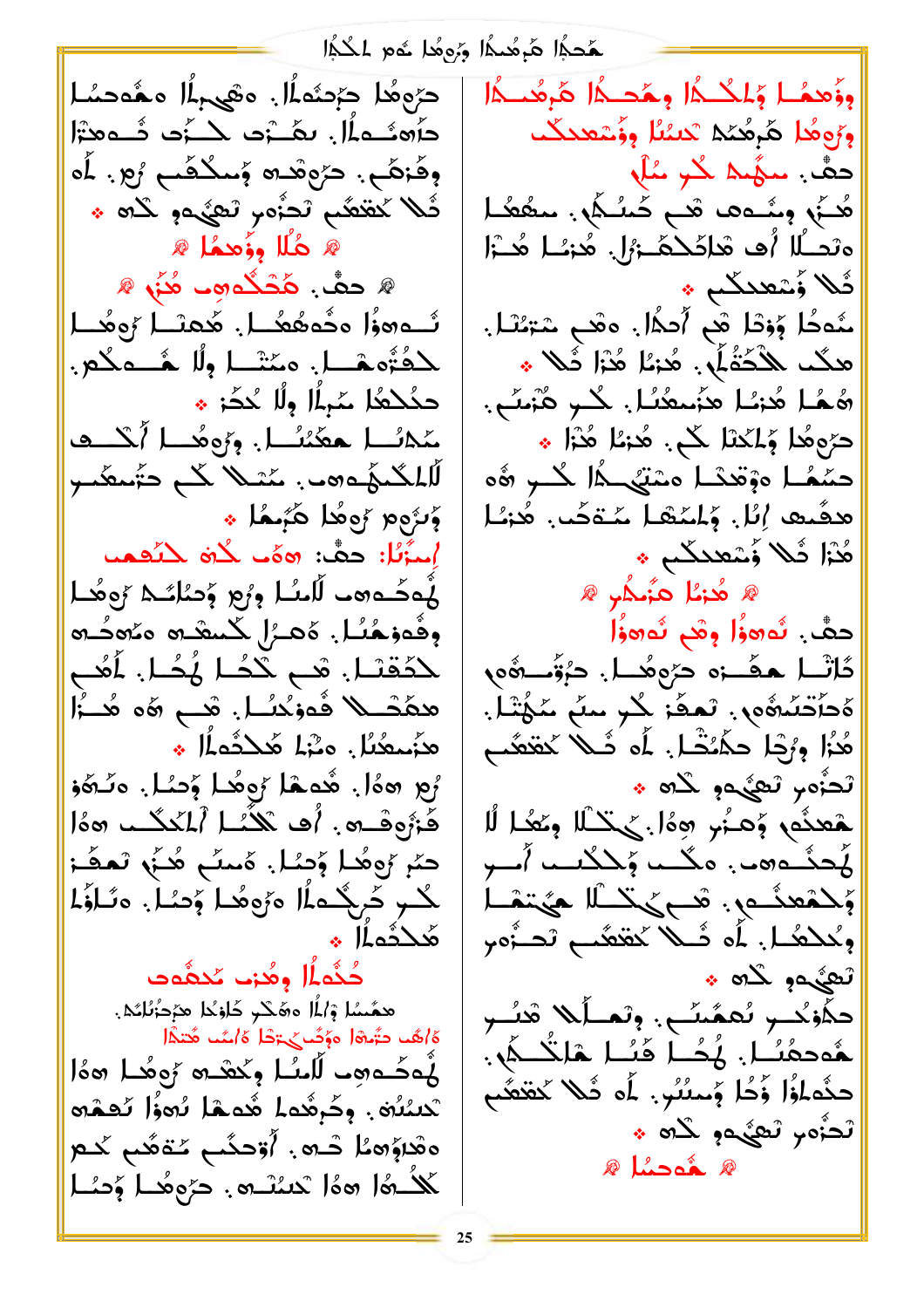هَجِمًا هَرِهُدِهُا وَرَوهُا هُو الْحُمَّا

وهُهِعُا وهُبْتِ حَعْبُنَا كَلَّمُوا رُومُنَا هُ رِجْسِهِ أَل أُمْنَسُبِ نَسْرُهِ مِنْ مَسْرَلًا . هُ نَزْدَا ۖ لِحَفُرْءُا ۖ حَزْهِ حُتَّى وَ مَلَاهُدَ ۚ تَكُـرُه حَيْحَتُما أَقْلَ وِمُمْعَ هَ/اوْمَعِنكُم \* هُنَّـه رُوهُـا وُحِبًا وَأَمِنُـا وُحُـا. وِحْـهِ ٱلْمَرِّىبِهِ ٱوَّتَّـٰهَا هُـعَفَّۃِهِ لَّالْحُدُّهَا. رُهِدِهِ هُدهْـا بِدُّـا أُفْ بْلُاْـا مْـرِ أَآؤَهُب فَزْوَهْــــــه هُامنُـــــم ٱلْمُكْـــــــد. لُـــــــه لْمَطْ وَاسِيْهِ هَجْعَةٍ ثَبِهِ . وَهُو سُنْهَا مَتْلَا وَحَدُكُمْ. كَمْ دَّاتْلْ مَكْم أَوْتِهْـأَ وُتِهِم وْالْمُكْلَمْ \* إِسْرُبُلْ. حقَّ. هُ مُ مُنْسَلِ رُوهُا حَتَّى هِءُا. ثُم لًا هنَّـم هؤا. كَلَّلْا هُـ وَبَرُّومِ مُهجَّده أَسُلَ لَكَحَنَّب أُوْآه ِ. وِلْكُكْلُهُمْ وَ كُلُّكُمْ أُوْثُوبُـٰا }. دَّىبِ ۞ُ٥ ﻫَﺪۡػُﻢٖ ﻭۡﺪۡﺪُﻮﻭﻭَّۢىٰ. ۚ ۚ وَﻫَﺪَﺎ لكثر وه اله دَرْهِهُا وِهُرْهُهِ ﴾ [الْوَهُده ههُه كَاتْـا

وَلَّهُمِهِ . هَمَنَّعَ أَشَّمَا تَذَكَّلَ هُ هُدَهُ . وِهُمْهُ هلَّابِ كَرْنُفْعَا كَلَّهِ. حَنَّب ؤُد مَمْىلًا. وِمُحدَّده أَمِنًا لِكَدَيْبِ أَوْآهِ ۞ حُذْه لُمْ أُو هُذِ الْمُؤْمِنِ

ِّ هُنَّهُ ٱلْأَسْعَدَكُمِ ۚ دُٰٓا وَّدَّعْ قَدَّةَ اللَّهُ ۚ ذَٰٓا لَهُ مَنْهُوَ ۚ ذَٰٓا لَقَاهُ ۖ<br>مِعْسُلٍ وَّدَّعْ قَدْهُمْ الْحَبِّ وَّسَعْدِ كَلا تَقْعُلُهُۥ لَمَاهِ أَشَّــد تَمِّيْـــهُ هُــــهِ . حَرِّهِ هُـــا فَحُلاً دَهَّمُ;ْلِ وِٱلْكَتَا وَٱلْجَهَدَ قَدَى . حعَّزَحُداُ هڏه لاهئا . ەتْــە ٱلمَنْـَرْب وُنُىلْــىلا. ەَائــا ھەْا لَّاوْضُـهُ/أ. هُوَحِسُـا وَوْوُوْا وُٱمصُـُرَا. تَّقْفُ كَمْكُمُّتُمَاْلِ \*

وِلًا قَدَادٌـــــمحكُمُ أَدَاءَكُـــرَّمِب حَــــــرَّه \* هُوصُلِ هؤِيزًا كُع هُوكُهُا هِجَسُا نّْهُم وَلَّاجًا وَكُحَزًا وَكُوْمِيهُومِهَا حَفَّكْتُرَكّْنَا عَلَيْهِ وَٱلْمُؤَلِّينَ مِنْكُمْ مَنْ الْمَعْلَى مِنْكُمْ مَنْ الْمَحْدَثَةِ مِنْ سِّمِ لَمَذْهَا. وقم شَلًّا دَّتْبٌ هَيُمبِ ە الْمَحْمَد لَاھ لَمَدُّومِيلَا ﴾ همُسُل وَٱلْمَالَ وَٱهْدَ وَٱسْكُمْ كَعَعَتْنَا. أَهُا دَاشَٰ مَدرُهِ هُوسَنِّ وَفَسْعَدِكْبِ ه مَكَنُّرُنَا وِكَكْنَا هَ ه حقٌّ. *ـأَأَ* ورُوْمٍ هُ حرِّقْدًا وِهَٰزَكُــدُ سُهُــدًا. لَلـعهُــزُا وِمَّةَصْنَةَ الْكُمَّةِ. شَكْمٍ هُتْ كُلْر سَمُنْهَا. يَهْتُمَا حَمَّهُا حَـٰهُا هُـنَّى. هُوصُل كُرِ هُوصُل كُرِ ﴾ كَنْتُمْ رُوهُكُمْ لَتْ: وَالْمَكْتُبُ وَلَلْكُلُمُكُمْ لَيْسَ الْمُؤْمَنُونَ لِكَفَرِبْتِهِ وَحَزَّا. هُجَرْحَثُم**اً**ا تَعَـكُاهاًف حَقِّيءُ أَوْهُدَ هَٰهُمَا. هُوصُنَا كُــدٍ هُەحسًا حُب ۞ هَ مُنْ هُنًى كَرِيْكُماً }. لَا لِمُحْقَلَ مِمْنُو قْتُبِ: ٱلْمُؤْسَّـْ مَا لَّذَا كَـُقْصُـٰكِي. وَلَا ـلَاصْتَا. حَنُمكُم لَّاحَىْ. هُـُوحِمَّا \* ەَحڭى سُىلًا وقىي وُڭىر. وُنھىزْت تْـه كُـُـمْ وُّؤْهفُــم. هفْتُــلا كُنُـماُ! وڭڭزىس، ەزەھّى ئىھۋا ڭلىئىس، هُەحسًا حُرِ هُەحسًا حُرِ ﴾ ه مُلا وجُّكنا ه ه حــمُّ: كُـــو هُنْــا هُنْتَــ ِ ه أَوْحِكُبِ صُـٰٓةَهُدِىٰ وَذَٰٓا هِهَا سُلْـةَا هِ ٱللَّهُ إِنَّ وَهُدَا وَحَدًا وَهُ ۖ هُمَا اللَّهُ وَلَيْ لَهُ أَسْلَمَ لَهُ وَلَيْ لَهُ وَلَيْ ل لِدُوْ وُمِنُهَ. رُمِ هَٰكُمَّا وَٱلْمَٰحَّفَ هَٰهَا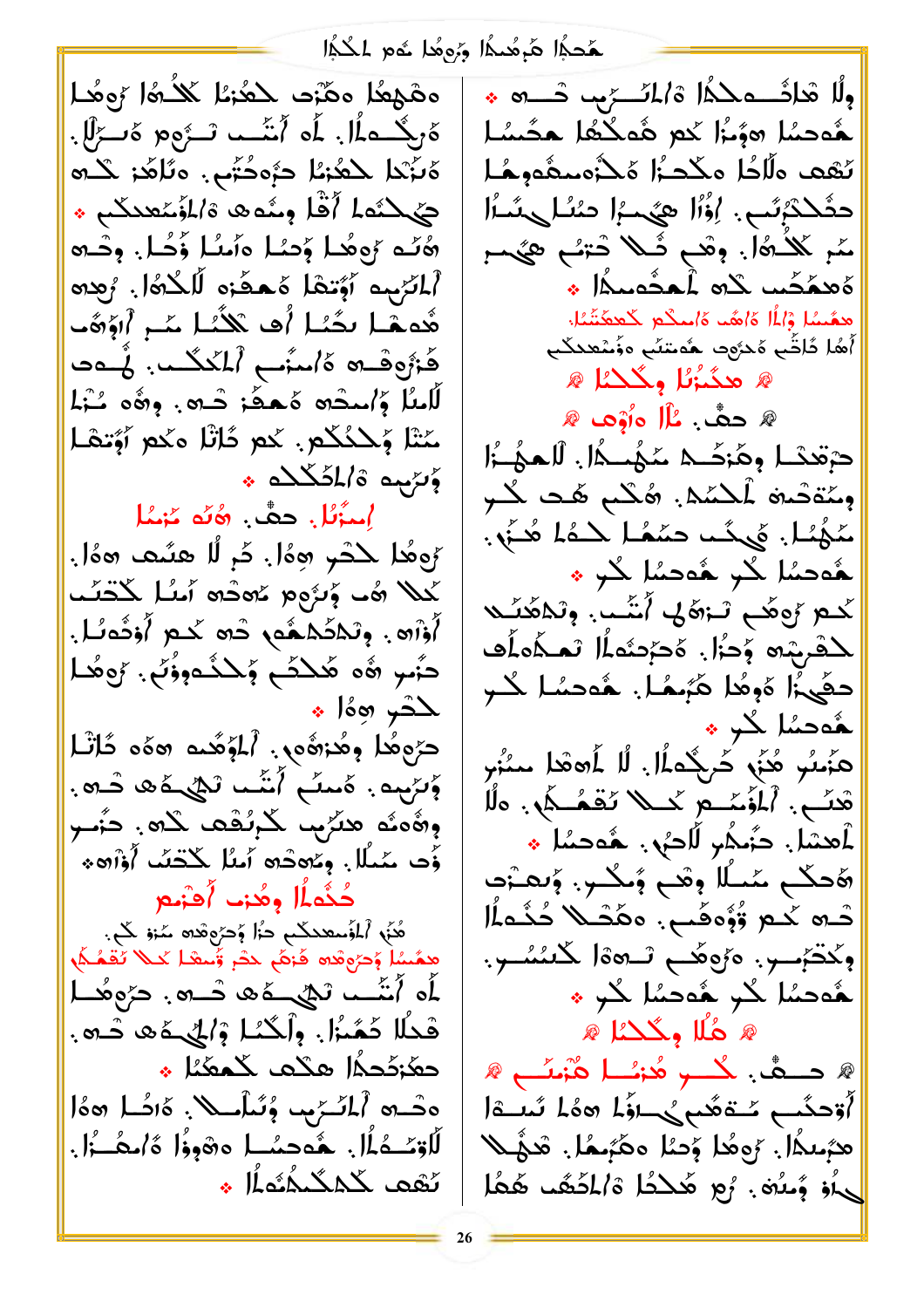هَدبُهُ! هَٰذِهُدهُ! وَرُوهُا هُو الْمَدُواْ ةَاهَٰ: رِكُمْلُو أَهْلُمُعَكَّدْ. هَكُنُو أَلَدْ وِهَ ۖ هُبِعُا ۖ لَا ۖ شَيْءَ لَا وَسُنَّاءِ. هَ مَسْمَعُنَّا ݣُم ﻣັﻘْﺧُﻢٗ). ﻣﯖﺮ ﻫُﻪﺣﺴًﺎ ﻣُﺪﯕﯩﻢ هُذِمًا لَمَلاَهُا \* لأروهي وزوما هُبما. فُكَّب وَّسعَّىنِ. أَكُل هَدُا هؤُهِ هُمَا ﴾ بِمُعْلَا وَْصُلَّكُمْ. ضُرِ وَكَسَّعْ هُجْ شَكَلَا **& وَرَجْزًا تَعْبُدُا وِوَجْمَعْنِكُتْ** ﴾ هُمكْمًا. وَسَهُــٰةُ مَنْقَدًا وِهَدَىٰ. حَمًّا. هَـُلَاطُ وِنُوهُوْا وَوُحَزُوْا هكُنُو أَبْدَ هُزْمًا لَكُلُّهُا ﴾ لْمَدُهُمْ وَحَرَّوهُمْ كُلُف، وكُنْفُرْ مَنْهَنْنَا ۖ لًا أَسك كُلُّم هُـزًا إِسْزَٰنًا. وِتَكَلَّكُـه لمُفمُسْلُمْ حَتَّسٍ. هُجَكَسٍ هُــَبُو كَلَّهُ كَسَيُّهُا هُكُمْ هُمْسَةٌ كُنُّمَةٍ. وَحَرَّهِ مُصَلِّ الْمَنْفُسِمْ لَكُسْنِ مَثَافُسُمِهِ فَ ەُھكَامىر ِلَمْوْكُمْلٍ كَمْرِيْكُمْلُو . ھَڪُئِن أَنْكَمْ لِكُحِنْكُمُ/وَّا. حَرَّوهُا هَّبُهُا \* هُذِمًا لَكُلُهُ \* لمَثْلُمْ شَمْسَمٍ مِنْسَمَةٍ مِثْلِكَمْ بِهِ مَثْلِكَمْ مِنْ مِنْ مِنْكُمْ مِنْ ھكَمِس لَمُؤْكِّبٍ كَتْرَبِّكْتُهُ). هُمْعَكَبَلَا حْبِيْكِيكُمْ هُــِكُمْ هُــْزَا ثُــكُلْ. أُف هُلَّا وِحُثَّمَلُ . هرُّوهُم تَعفَّزَ لَّامِمُّزُر . حرِّهِهُا وقَعٍ حُتمُهُا مِعْتَنِّهُا. أَحْدُا ههُد إِيْمَا لَكُمْنُشُمْلُو. هَذَهُر أَسْدَ َكْثُكُمْ وِتَعَفَّزَ كُنْ أَبَدَ لَا مُّتَمَ*أَ*ا \* هُزئا لِلْأَهُا \* أَبِهِ وَجِبٌ وَوَهُا هَبَّتِهَا. كَيْبَعُا هُبَ أَسَّد تَـرُّهِمْ وَحَـُائَـمْ. كَـثَـكُـرُه رُوهُـا ضَرِ وَّى أَلْمَحْ أَسْرَاهِ . مَتَوَصَدَ لَكُوحُضَا هَّبُهُا. وكَمْ رُبْقُا تَمْسَكُنِي. حَتَّى هُوبُلُّكُمْ حَكَمُنْقَلُ. وَحَيْرٍ رُوهُما وَحِبْلٌ. هَٰلِكُـٰدِ مُـٰٓبَوُمَٰٓاً. هِڪُنُو اُنـدِ هُـٰٓنَـٰا *ت*حثُم هُوحعُ*نا*ْ \* هُءحسًا لكر مِمَّصْلاً رَكِّةُ أَا. وِضَلا **مَلاُهُ**ا ه حكَّمُا تَعْمَلَتْبِ \* رُبُقْلَ وَعَزُّهِ هُمَالَ. هَصْلاً هُن رَوهُم ه حقّ كعمّسًا كلّهُ ا ه ەرگىمان مىلگىم ئىستەكىم كَعِمُسُا كَذَهَا. هَءٍ وَحَعَرِدُ أَوْمِ **َحَعَزُمَعُنُمَاُرٖ ۞** ه أكلهما أكلهما ه المؤال وكمسقح للحنكم اوال ولحتره ® حقٍّ. جزًّا وَجزًا حقَّزحكًا ® ادة اوسُعًا لَمُحَدِّدَتَهُ لَهُ حَمْدَ اللَّهُ هفَّ; هُكْشَاوْها لَّاكُدْهَ ]. دَرْهِهُـا دُة مْلْ شَلْحُوهِ وَ حُرْمَهِ . كَضَمْلُ وْاقْدَمُلْا ؤُهْرَهـــم كَــُمْعْـــره هَيُـمُــا لِكَكْـــمِ وَهِمَا هُوَمِمُلُل. وهُوَ كُلُو كُلْمِعُمْ مَمْعَزًّا. ورُوَ كُلُّه وَّ/ا فَيْءَه وَمِعْدَه. ىُلْكُمْ \* كَعِمُسُا كَلُّهُ أَهُ وَٱكْمُوا لَهِ هكُنُو أَسط هُنسًا لِلأَهُا ﴾ وُنُىأَسِلا لَهَمْهَا فَيُحِيَىٰ الْمَحْرَمِ هُمَا وِرُمِ هُمَا هِنُمُـاً. وِهُـَٓوَمَ نُعَـَّدَهُ مَكْفُــمٍ. ضَعْكُمْ مَشَاتْنَا، مَخَالَةَ مِنْ مِنْ هُحعْـُــوكُثَـره أُومِنُـــل حكَمْتُــل وَأَوُّتِهْــل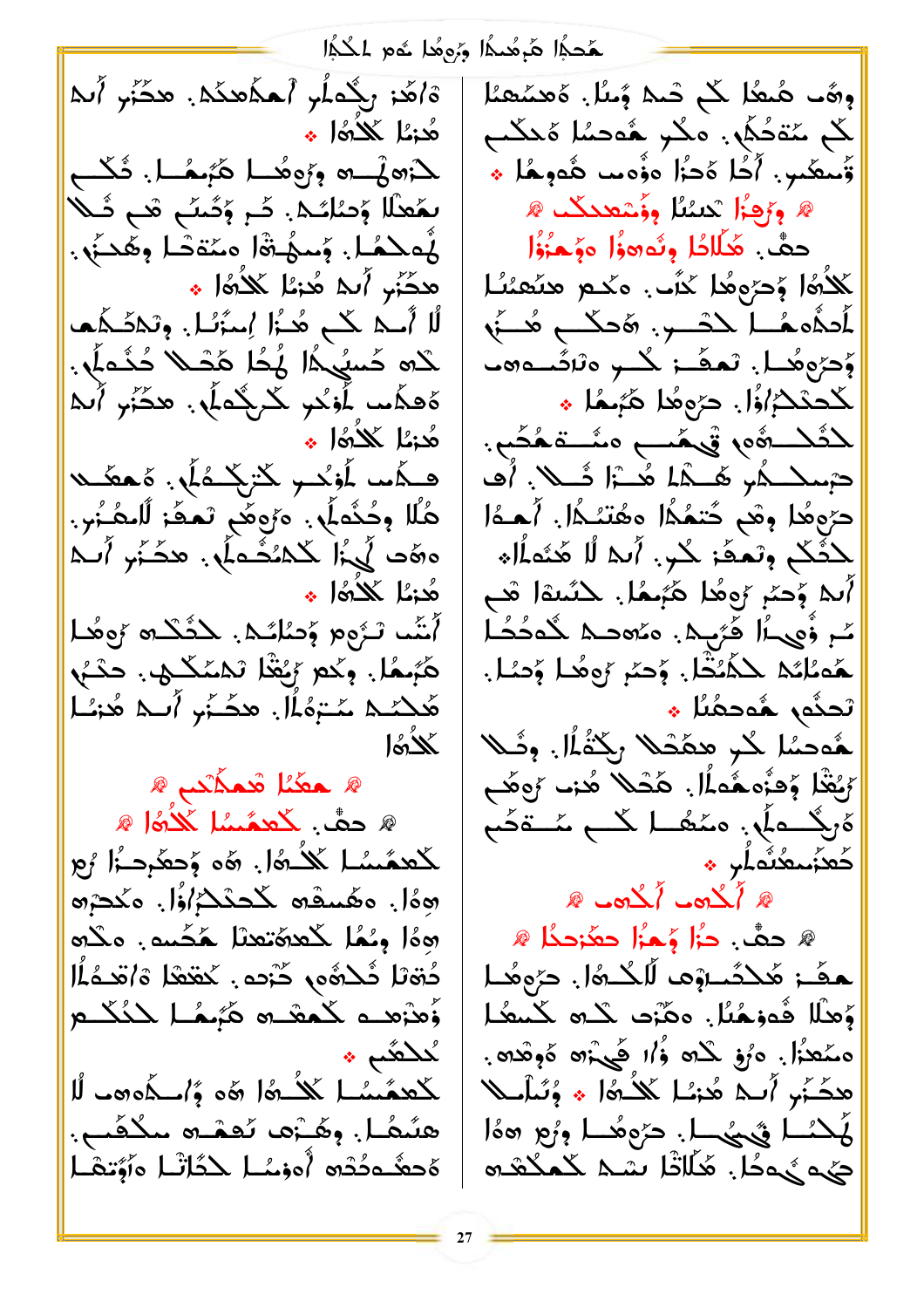هَجِمًا هَرِهُدِهُا وَرَوهُا هُو الْحُمَّا

هَ مُحدُّدَه لَكُمْ أَمِنُا وِحْدِهِ هُوَ تَكْلُكُمْ . ەئاؤُلم ھُڪْھَماُا كُم كَاتْا وِؤُسِعْـوهـ رُّورُهُ وِتَرَضَّـ : اُهشُــومِيكُمْ أَيعُعُبُــا ه لمُكلئا \* كُمْ كُنْبِعُا مُثْلُ. هُنْبُهُبْ هُعَيُوهُبْ وَكَكْتَمَا وِفَيْءَا مُـْهُدَ أَنُـهِ هُزَمُـاً. حَدُّ: هُم خُتمُدًا مكْثَرِ هُتّْدًا. وهُم أَمِكُوهِ وَوِهُلَ وِنَزْدَلَ كَهُزْنَىلَ هُوَهُ هَحكُمْ وَحَرَّوهُمَا تَعْقَدْ كُلُّرٍ هُنَّوَ \* إسرَّبُل. حمَّى. حكَبِي رَجِزًا أَنَنُب تَاسْتِ لَكُتْبُوْلَ. وِهُنُه هُوهَكُتْ فُومَّزْنَـــا. وُأَســــدْ هُو وُزُلُّ قَصـــمِ ﯩﯖﯩﯩﻐﻠ. ەﮬﻠﺎ ﻣﯩﻐﻐﺎ ە*ﻟ*ﯩﺌﯩﻠ. ە*ﻟ*ﯩﻤ هُه وَبِأَسِن هُبِ مَعِيدًا. هَكْمُحِيَّاتِهِ حثعنا مُهْلا ؞ حَمْرٌ رُومُوا ورُومٍ وُنُىأَمِلًا. هكَـٰ: فَـُوهُـا وَّاوْضُـهُـلًا. هَٰلِّكْسُـل وِصْــه سُنَّسُــل. دِّعِهُا وَحِثَمِهِ جَيْمَالِكُمَّا. هَسَبَ تَرُّهِمْ وَحِبْلَتُمْ. وِتَمَحَّطُمِ كُمْ وُّمِيْتَا *®* حُذُماُ! وهُنِ مُدهَّدت *®* همَّسُا وْٱلْمَا هَهَكُو شَاوْكًا هوْشَائِدْ. كَاهُمَا حَبَّدَهُ الْمَجْرَبَّةُ وَحَسَبَهُمْ الْمُحَمَّدِينَ الْمَحْمَدِينَ دەُنا مُەھُا وىُرْب رُوھُا كُتىئەھەا. أَؤْسِــــم هُكْــــما كْــِـمُعَـــــلا كُــــما قُزُّەھُلْسًا. سُوھُے وُحكُسو ەُھصَّى: فُــدمُده وۡ/هُدیُــداٗا الۡـمدَــــد ٱوۡـُــا لَمْوَكُل حَمْلًا وِهُحَفَّثُمَاْلِ \* حمُّلًا ٱحلًا وتُعمُّا حَنَّىماً هَٰذَتَكُمَّا حْسِرِي. لَمَ رَجُغْسًا كَمُؤْكِنِي وُاهِيُنَا حرَّهِ حَمَّ مُمْتَسَٰفٌ مِنْ اللَّهُ مَا مَعْ مَلَّا مِنْ اللَّهَ

وَوْهٍ . لِكُبْرِهِ كَاتْبًا هُجُسِيمٍ. هكْبُ دُة ثَلِّ شَكْرُهُ مِ كُنْزِهِ مِ كَفَقْتُهُا وْاقْدَمُلُمْ ا ؤُهْرَهـــم كَــُمهْـــهِ هَبُنِمَــا لِكَنْكَــمِ ىُلمُعُم \* إِسْزُنُاً. حقَّ. حَزْمٍ وِسَّرِّم كَمَعَنْنَا رُهِ هُــَمَ، أَوْحِكَـــم صُــَةهُــه هُـهُـــلا قُوهُنّمَ. ومُهد لَكُم أمِنًا أَصُّلَ. وِدْه ثرثا حُجُمُا ﴾ لَهُم لَمْكُمْ . مَكْرِهُ لَمُومٌ مَرَّضَهُ ؤْهِمُا. وَبَرُّهِم إِنَّهَا هُمْ شَهْكَا. وَلَا 169 ڤم كُسعُا \* @ 1/2 1 Lucial @ ه ه ه معَمَّتْل هُوجِسًا أمنُو هـ دِّەھُــا تَعــْزا كَـْعَتَنْهْــا. مكْسِعُــا تَعكُد كَقَتَا. وُحعُلاَدُهاُ! تَدَكَّعُـم هْمْ لُهْكُلُهُ وُهْمُسُلْ \* حَنُو ، هُ ۽ وَحَرَّه هُده مَمْـهُ حَكْمَـنُـه هُده دُهِ مُنْـَــا وِهْـــوهِ الْالْ. وِتَرْتَـــا حْــــرَة لُاتَـكِمَٰٓرُۥلِ. هَٰٮؼُكُم حْسَ كَـُدتُمَلُّا ﴾ لْمُوَجُوهِمَ لِّأَمِنْنَا وِلْمُكُنَّفِ. أُمِي وَوَّمَ ھُكْحُــا ەڭائــا. ةالمۇڭــز كھُزئــا حَسيُكُمْلِ. هَ/هَيِي أَمَرُه هب وَصَلِّكَمْ \* هُحكُمْ وَبَرْءِمْ وَحِبْلَتُمْ. تَاتَلْ. حَحَكْمُا حنَّفْ عَ}وُّل. همُسُنَّسَلِ هدَّكْنَسْلا لَّالِمُكُمُوهِ وَهُمَّا لِمَالَهُ وَهُمَّا لِلَّهُ مِنْ الْمَلْكُمُ **۱/۹ مگلا وزجهٔا ۱/۹** حڤْ. حَدَّرْتُه وَرِّقُوا هُكَلَمُّمَعُّب دَّىبِ ۞ُه وَجَرْهِ هُدهِ . اصَل لُاصْحَٰهَ ـٰٓءُ ۖ لِ هُوِؤُها لَكُمْ أُووْسُلُ وِتَزْوَا لِلْكَلَاثُ1َالَ.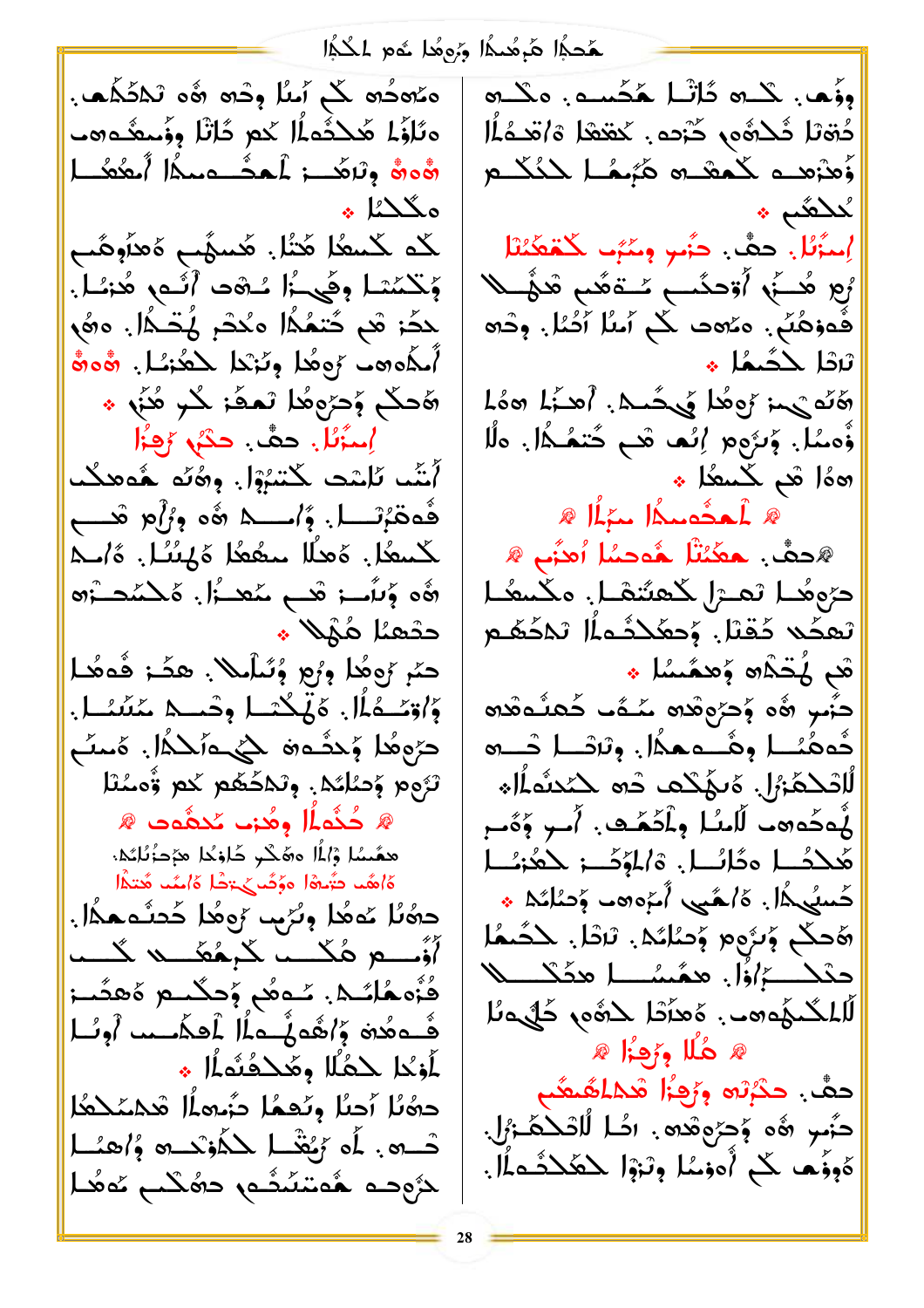هَدبُهُ! هَٰذِهُدهُ! وَرُوهُا هُو الْمَدُواْ

حفٌ. حَرِّهِۥُا سَأَاهُ٥٥ شَكْتَةِ ا حَرِّهِۥۢۤا وُوٖٮُٮ ۚده نُه‰وُّا. لِمُهكُا وَٚحُـا لِكَمُتْ, مَحْمِ كَاتْلِ مَحْمِ آوُتِهْلِ. هْدْكُهْمُم حْبِدْ هُكْثُمْلًا هِ ْسْرًا هْبْرَةْ؛ ۏٛڂٮؙڷڎٞٯ**؋ۦ**ۘ؎ۿٞڡۏػٮ*ۮ*ڵ؋ڒؘۅ۪ٞؠۿۛڡڵؙڶ؞ لْمَكْـــەھب لَّاللَـــا وَجَمْعِهْـــهِ . وَكُـــب لمَعْنِظُ حَزَّە حُدَّوه مِنْ مَعْطَمِهِ هَنَّدَه هُه هُلُّا. ولُمْ يُدِهِدْ سُرُا هُدِدْهِ اُلْ مِئْتًا مِكْتَحْا وُحْكُكُمْ. كُمْ دَٰاتْنَا ەڭم أۇتقا ھ حُذُه لُمْ وهُنوس أُهْبُوم ِ هُنَّهُ ٱلْمُصْحَدَّكُمَ ۚ جَٰزَا وَجَرَّةٍهُمْ عَذَٰوَ كَلَى .<br>مِعْسُلٍ وَجَرَّةٍهُمْ هُوَمَّ حَجْرٍ وَسَعْلِ كَلا تَعْفِيَّةٍ رەڭبا ﴿ مِنْقَدا الْمُؤْمَّ هُ الْمُحَمَّدُونَ وَحَمَائِكُمْ. هَشُمْ إِنْسَمْ شُكْسِهِ كَسْمَ ثَكْلُه. لَم سرُّوم تَله فُنُوهُكُمْ. ەلْمكْسا ەلْمـْرَا وُقتُـْمالْ. ەلْكْـُـما أملا ولمُخْلُا \* أَمنُــا وِرُأَهِ وَحِمْائَـــهِ. كَـــع وَّٰٯمُنْـَــا مْدْكُمُو. كُمِعْنَا بِهُمْ ݣُو حَكْيًا. ەھَكْدُەلُا ەمّتْل مّتېلْل. لَمُّع مُـْبَل ه هُدكَهُم. كُم أُمِتْ أَحَبُ عَعُبِيًا ﴾ **& وأحتمُنَى** & ه حقٌّ. كُمْ هُزْمًا هُزْمَعٌ *ه*َ فَأَا هِهُمْ أَهْفُ لَا مَعْ الْمَحْمَدِ الْمَسْرَفَعَ الْمَسْرَمَانَ هَٰٓدُدُ وَاْ. رُبْحِــهِ مُومَــْـا حَيْــوزًا أَوْحِكُمِــــم عُـــــةهُدم : 16وَّهُــ وهِ أ فَزْوَقُو مْعِ نُوزًا وِهَىئا. مَكْكُبُا رُهْده وُحِمَّامٌ؟ لِمَكْدُه هِهُ لَا هُزْخُحِكَّا

مَّهُما كَعُزْمُا هُمْ شَكْكَفَ وَ قَوْمِهِ لَمَايَّةً وَّدَعُتُنَا دَاكِكُوْهِ مَّنْتُه همَّسُا وْالْمَا هَاهُبْ هَاسْكُمْ كَعْعَقْتُنَا. أَهُا دَاتَٰبَ هَدرُوت حَدَمتنَبِ وَفَسْعَدتَكِ & وَ*ٓالْحُدَّهُنَّى*: حَقَّ: هُوهُ*نَّا &* رُعِ هُدهَـا أَوْحَكُبِ سُـدمُبِ حَقْـدَوَّا <u>ال</u>أَوْهُ مَاهُمْ الْمُؤْوَّدُ مَنْ الْمَسْمَدُ ٱئە وهُزْئال ەُبھُد هْنُدە تْدْعَزْلَ ڤَـــةهڔُنَّــم. وۡحَدُّمَـــــم «هَ٥ كَــــلا لِكَتْمَسْطِ وِظَافُطٍ. هُوصُّـوهِ وَسَلَّطِ الْمَرْكَبِ ھھَىھُدِھُا وَجِئْمِ رُوھَجِيں. حَرْجِسُنَا مِّنْسا شَدْخُعفَسْدَت حَزْسَتِ هُزْسُنَا  $\therefore$  909. حَمْرٍ رُوهُا ورُعٍ وُنُبِأَمِلاً أَلْمَرِّبِ وَوَا. هُ/هگُد هُنَّةَهْدا منْعتُرْدا مَفَهَّجُهَا وقُلْحُلُ مُسْقِّعِدِ مِهْمٍ دَمِ مَكْتَعْدَ حْنُبِ حُصْلًا. وَكُمْ يَتْتَوُلُّلُ وِلًا وَّحْمَدُ لَّكُمْ أَوُمْعُلُ مُعَكَّفٌ مُّلَّهُ ثُم تُرْبِي حُثُماُ! وِهُٰٓنِ ٱوۡنُومِ ِ هُنَّهُ ٱللَّاسِعِيكَــمِ ۚ جَآا وَجَرَّةِهُدَاهَ عَبَادٍ كَلَّى .<br>المَعْسُل وَجَرَّةِهُدَاهَ أَخْرَجُ عَجْمٍ وَأَسْعَلَ كَلا تَقْعُكُمْ رُّامِ فَوها هُم كَسِعًا. بِرُومِ كَعْدُهِ أُف حْمُنُــا. وَلَا تَعْكَـــلا تَكُـــتُنَالَ. وْنُوەْ ( وْهَدْ خَهْبُنَا ﴾ أَمكُنُا وِلًا قَدِمَكُمْ\. وْحَمُّا وُسَكَّىٰهَا كَعِــزُوْلَ. هُكَنُــلُ أُفَّ لَا رُوهُــل وُهـــُلل ثَلاةم حٌتمُكُا ﴾ **\* وقلتي ه ويُمطُ \***